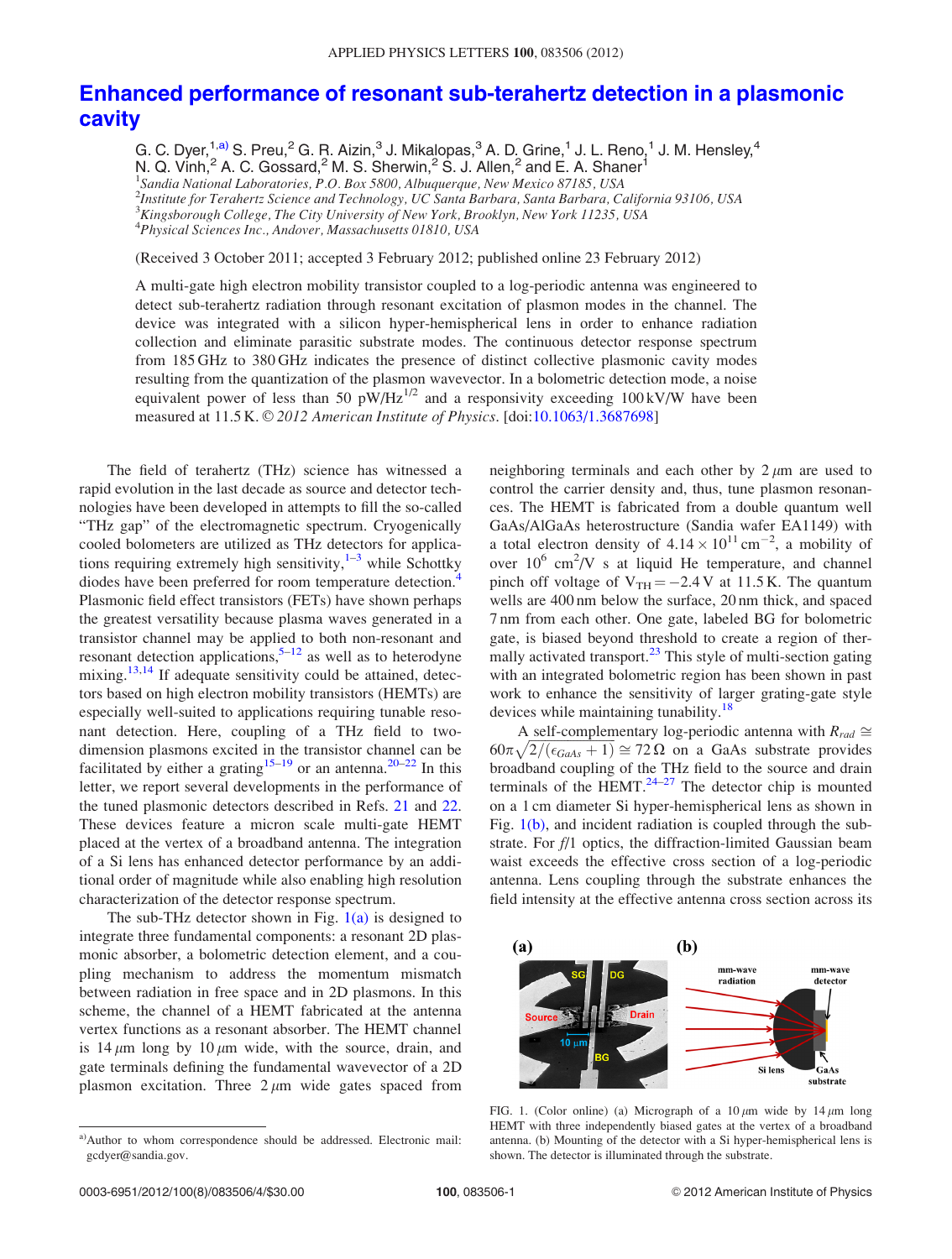<span id="page-1-0"></span>

FIG. 2. (Color online) (a) The detector response is mapped as a function of excitation frequency  $\nu$  and normalized carrier density  $n_{SG}/n_0$  under SG. Theoretically derived modes are plotted in solid and dashed lines. Solid lines correspond to A boundary conditions, while dashed lines correspond to S boundary conditions. Mode number and type are indicated for the first five modes. (b) The normalized carrier density modulation for the first four modes, labeled by number and type, is shown with  $n_{SG}/n_0 = 1$ . (c) The detector voltage signal with 370 GHz excitation and  $I_{SD} = +500$  nA is plotted as a function of  $n_{SG}/n_0$  and  $n_{DG}/n_0$ . (d) The detector voltage signal with 370 GHz excitation and  $I_{SD} = -500$  nA is plotted as a function of both  $n_{\rm SG}/n_0$  and  $n_{\rm DG}/n_0.$ 

operating bandwidth relative to direct coupling from free space to antenna. The integrated lens has an important additional function in that by removing a specular surface, Fabry-Perot modes in the substrate are significantly mitigated due the close index match of GaAs and Si.

The detector responsivity as a function of frequency and source gate (SG) bias has been measured when illuminated by a tunable set of Virginia Diodes Schottky multipliers, upconverting a fundamental signal from a vector network analyzer (Fig. 2). The multi-gate transistor was cooled to 11.5 K to maximize the bolometric response. The bolometric gate, labeled BG in Fig.  $1(a)$ , was biased beyond threshold,  $V_{BG} = -2.7 V$ , and source-drain current was set to  $I_{SD} = +500$  nA such that electrons were drifting from source towards the bolometric region. The SG bias was tuned from  $+0.3$  V to  $-2.7$  V. The normalized carrier density under the source gate is given by  $n_{SG}/n_0 = (V_{TH} - V_{SG})/V_{TH}$  assuming a simple capacitive relationship between gate voltage and carrier density, where  $V_{TH}$  is the threshold voltage. The continuous wave source was mechanically chopped at 320 Hz, and the RMS amplitude of the first harmonic of the approximately square wave detector signal  $\delta V_{SD}^{RMS}$  was measured with a lock-in amplifier. The detector responsivity  $R =$ The detector responsivity  $K = 2\sqrt{2}A_1^{-1}\delta V_{SD}^{RMS}/P$  has been calculated to reflect the full peakpeak square wave signal. Here,  $A_1 = 4/\pi$  is the coefficient of the first Fourier term of a square waveform. The incident power, P, is measured before the cryostat window with no scaling for detector dimensions, correction for window losses or reflectivity from the lens. A continuous spectrum of 2D plasmonic modes from 185 GHz to 380 GHz is evident. Alternating bands of high and low responsivity spaced by approximately 5 GHz are likely due to Fabry-Perot resonances introduced by specular surfaces along the beam path.

Based on the hydrodynamic model together with the Poisson equation for a 2DEG developed in Ref. [21,](#page-3-0) the eight lowest order modes for a 6  $\mu$ m 2D plasma cavity with a 2  $\mu$ m gated stripe in its center between SG and BG in Fig. [1\(a\)](#page-0-0) have been calculated for two different sets of boundary con-ditions.<sup>[5,6](#page-3-0)</sup> The hydrodynamic model eigenmodes are determined solely from intrinsic material parameters, device geometry, and fundamental constants. The results are plotted in Fig.  $2(a)$  as lines where the mode number m and the mode type are indicated for the first five modes. The solid lines correspond to eigenmodes with asymmetric (A) boundary conditions: zero 2D density fluctuation  $\delta n = 0$  at the source contact and zero fluctuation of current  $\delta I = n_0 \delta v = 0$  at the depleted region under the bolometric gate. The dashed lines correspond to eigenmodes with symmetric (s) boundary conditions: zero 2D density fluctuation  $\delta n = 0$  at both source contact and depleted barrier region. The hydrodynamic model eigenmodes in Fig.  $2(a)$  must be considered in the context of the complete device formed by antenna, bolometric sensor, and 2D plasma cavities. $28$  The 2D plasmon is excited by the injection of THz current at an Ohmic contact. The electric field across the antenna structure drives a current to its vertex, while the Ohmic contacts and surrounding metallization damp and shunt any charge fluctuation that could accumulate at the source (or drain) terminal. The carrier density fluctuation in the cavity is consequently a node  $(\delta n = 0)$ at the Ohmic contact. The resonant cavity modes are then determined by the boundary conditions at the opposite side of the cavity where the barrier gate has fully depleted the 2DEG. A node in either carrier density or velocity fluctuation at the barrier then satisfies the resonance condition. The respective asymmetric and symmetric eigenmodes, illustrated in Fig. 2(b) with  $n_{SG}/n_0 = 1$ , should be considered only as upper and lower bounds of the measured eigenmodes. At large electron density modulations,  $n_{SG}/n_0 \rightarrow 0$ , the plasma modes are increasingly localized under the low electron density gated region. They become less sensitive to the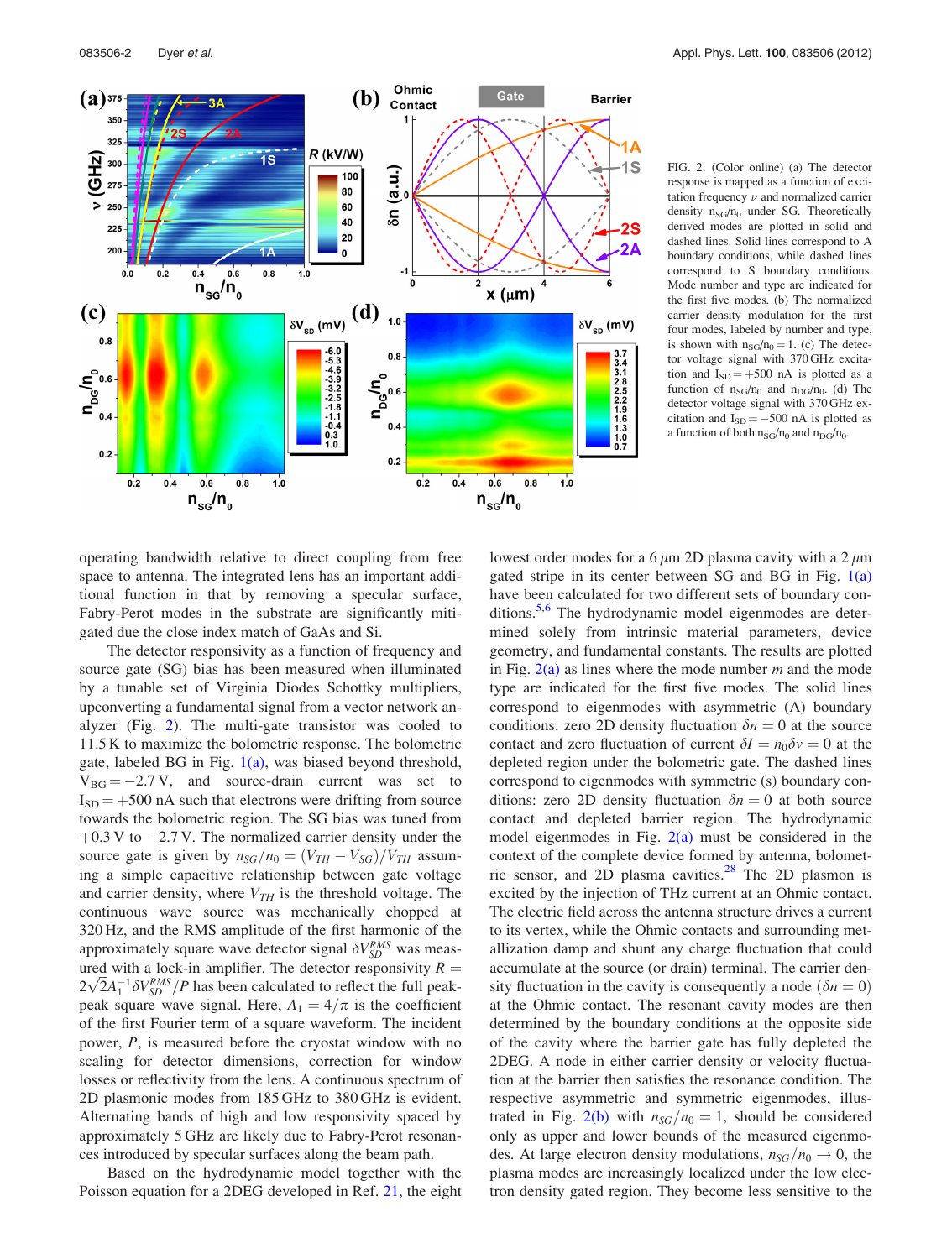<span id="page-2-0"></span>boundary conditions at the cavity ends since the wavevector of the 2D plasma resonance is now determined by the size of the gated region only. $2<sup>1</sup>$  Therefore, in this limit, the calculated *mth* symmetric and  $m + 1$ th asymmetric modes approach each other and merge. The calculated plasma frequencies are in very good quantitative agreement with the measured ones in Fig.  $2(a)$  in this limit. However, the highest order modes cannot be resolved experimentally due to damping broadening the resonances.

The overall behavior of the calculated and measured modes as a function of electron density and the measured and calculated resonant frequencies is in good semi-quantitative agreement. However, at this stage, the model cannot be considered as a fit to the data since the antenna-detector circuit effects as well as resistive damping are not included into the model. Though in Fig.  $2(a)$ , the drain cavity between the BG and drain terminal is not tuned, a series of resonances is excited in this cavity as frequency is swept. The frequencydependent excitation of the drain cavity introduces additional structure to the bolometric response spectrum.

The effect of mutual resonances in both source and drain cavity is evidenced more clearly in Figs.  $2(c)$  and  $2(d)$ . Here, both cavities are tuned independently with 370 GHz radiation incident, where the normalized carrier density below the drain gate (DG) defined as  $n_{DG}/n_0=(V_{TH}-V_{DG})/V_{TH}$ . The bolometric mechanism is highly sensitive to polarity of cur-rent.<sup>[18,21](#page-3-0)</sup> Positive bias of  $I_{SD} = +500$  nA, with majority carriers drifting from source to drain, produces a decrease in source-drain voltage on resonance primarily due to plasmon resonant heating in the source cavity. Under positive bias, the resonances appear as vertical bands in Fig.  $2(c)$ . Negative bias of  $I_{SD} = -500$  nA, with majority carriers drifting from drain to source, produces the reciprocal effect: an increase in source-drain voltage on resonance primarily due to plasmon resonant heating in the drain cavity. Under negative bias, the resonances appear as horizontal bands in Fig. [2\(d\)](#page-1-0). These results are consistent with resonant absorption lowering DC resistance of the barrier region.

The non-uniform amplitude of the resonances in Figs.  $2(c)$  and  $2(d)$  indicates that the two cavities are not fully independent. The resonant detector response associated with either cavity shows a marked increase in signal amplitude when resonant conditions in the neighboring cavity are also met. This effect is most pronounced when resonant features in one cavity intersect the lowest order resonance in another cavity at normalized electron density around  $n/n_0 \sim .6$ . The lack of repelled crossings in this data indicates this is not a coherent effect. Rather, the coupling mechanism, whether mediated through shared bolometric heating or through the modification of the coupling of the external THz field to the individual plasma cavities, is incoherent. The nature of this shared contribution to the bolometric signal is not fully understood at this time.

The noise equivalent power (NEP) as a function of modulation frequency is shown in Fig.  $3(a)$  for 100 nA, 300 nA, and 500 nA source-drain bias currents. The excitation frequency is 241 GHz where the detector shows a strong resonant response with DG and SG set to zero bias. Responsivity was measured using a Stanford Research 830 lock-in amplifier with the detector operated at  $11.5 \text{ K}$  and  $V_{BG} = -2.834 \text{ V}$ .



FIG. 3. (Color online) (a) The detector NEP as modulation frequency is swept with 241 GHz excitation for 100 nA, 300 nA, and 500 nA source-drain bias currents. The detector was operated at 11.5 K for responsivity measurements and 11.0 K for noise density spectrum characterization. The inset shows the detector I-V in the positive quadrant with the bias points, where NEP is calculated, highlighted by their respective colors. (b) The detector noise density spectrum at 11.0 K for with  $V_{BG} = -2.450 V$ . The inset highlights the harmonics of environmental noise sources at 60 Hz and 100 Hz.

Responsivity  $R = 2/\sqrt{2} \delta V_{SD}^{RMS}/P$  was calculated from the peak-peak detector signal because the waveform is not constant with fixed Fourier decomposition over a broad range of modulation frequencies. The detector responsivity exceeds 100 kV/W for all three bias currents measured with the modulation frequency set below 400 Hz. A second sample of identical design and material was characterized with a Stanford Research 785 RF Spectrum Analyzer in a He flow cryostat optimized to minimize experimental noise sources. At optimal combinations of source-drain current bias and modulation frequency, the NEP approaches 40  $pW/Hz^{1/2}$ , while typical results are between 50 and 100 pW/Hz $^{1/2}$ . Only spectrally narrow experimental sources such as power line noise at 60 Hz and an environmental source at 100 Hz plus harmonics thereof highlighted in the inset of Fig.  $3(b)$  obscure the intrinsic detector electronic noise. The detector was operated at 11.0 K and  $V_{BG} = -2.450 V$  for the noise measurements to replicate source-drain I-V characteristics where responsivity was measured. Persistent drift of the barrier operating point, as large as 500–600 mV, over a duration of several hours required retuning of the bolometric gate to achieve an identical operating point. Responsivity measurements were performed after